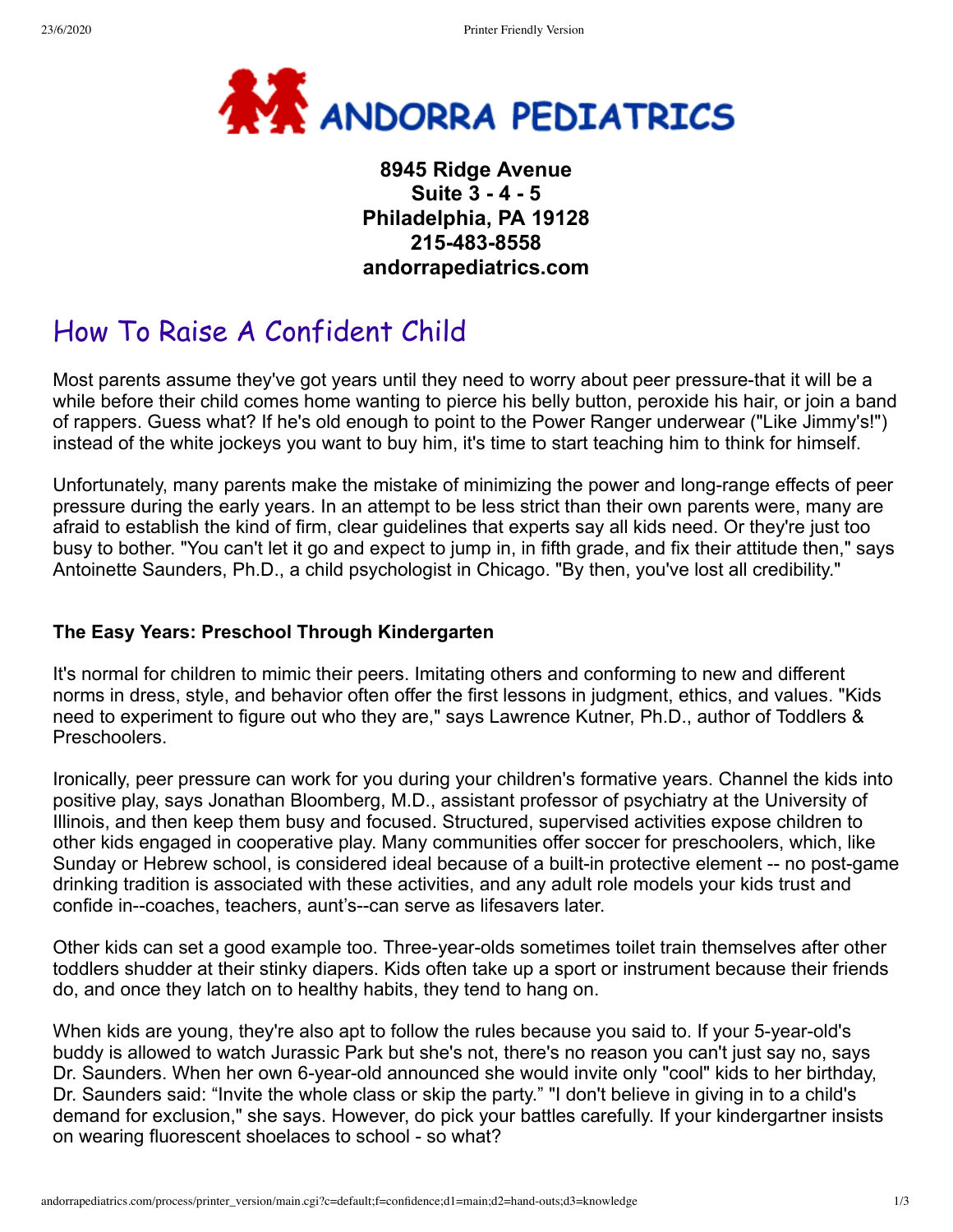### **The Impressionable Years: Grade School**

As children grow, talking through problems and role-playing, become more useful strategies in counteracting peer pressure than a "no" from you.

"You can start discussing ethical issues when your child is 6," suggests Alice Sterling Honig, Ph.D., professor of child development at Syracuse University. "And don't be afraid to express your family's values." For instance, a 7-year-old shortstop can try to imagine what it would be like to trade places in the outfield with an overweight boy whose teammates mock him. An 11-year-old who sees graffiti on a school wall can be asked who should pay for the cleanup and how the school is affected.

Grade school is also the time to explore such issues as smoking, alcoholism, drug abuse, violence, even eating disorders. However, teaching children to "just say no" may not be effective enough. What they really need is a range

of verbal skills, so they can negotiate with their friends or gracefully refuse. "A child needs to find the right tone, one that doesn't make him sound prissy or judgmental or make his friends think that he'll snitch on them," says Dr. Honig. "That's something a parent can help a child practice."

Encourage your child to make up clever one-liners. Asked to try "really cool" cigarettes, an II -year-old can be coached to shrug nonchalantly and respond with "They make me puke." Urged to taste beer, one kid said, "Nah, I'd rather shoot pool," in an amused tone that took all the pressure off as his friends burst into laughter.

Throughout these discussions, try to focus on your child's real dilemma, which, experts say, is "How do I say no without losing friends?" Here again, from the start, you can help your child understand that he/she can disagree with friends without ruining friendships. "Parents can ask their children to talk about what they feel makes a good friend, what are their expectations and what are their criteria."

#### **The Hard Years: Teens**

Sometime between the ages of II and 14, our kids begin to identify so strongly with their peers that we may not recognize them anymore. Suddenly they're humming along to songs that celebrate murder and wearing stuff we never bought them at the Gap. What if our kids follow others into real trouble?

Don't underestimate your role in the development of your child's self-esteem and judgment. "Peers fill a power vacuum only if kids are not well parented," says David Elkind, Ph.D., professor of child study at Tufts University and author of Ties That Stress: The New Family Imbalance. Studies show that parents who are too authoritarian or too lax often raise teens who engage in risky behavior.

Dr. Elkind believes that teens do best in households in which parents set limits, take time to talk to their children, and remain consistent about the rules. Even so, kids do experiment: Your teenager will probably take a drag or a beer at least once. Your first question, experts say, should be why? "If they are experimenting, it's one thing," says Dr. Saunders. "If they are becoming a follower, it's another."

Look at the big picture:

- How are his/her grades?
- Who are his/her friends?
- What is his/her behavior like on the whole?

If you don't see big changes (a sudden drop in grades, a new set of creepy friends), chances are he/she is just experimenting.